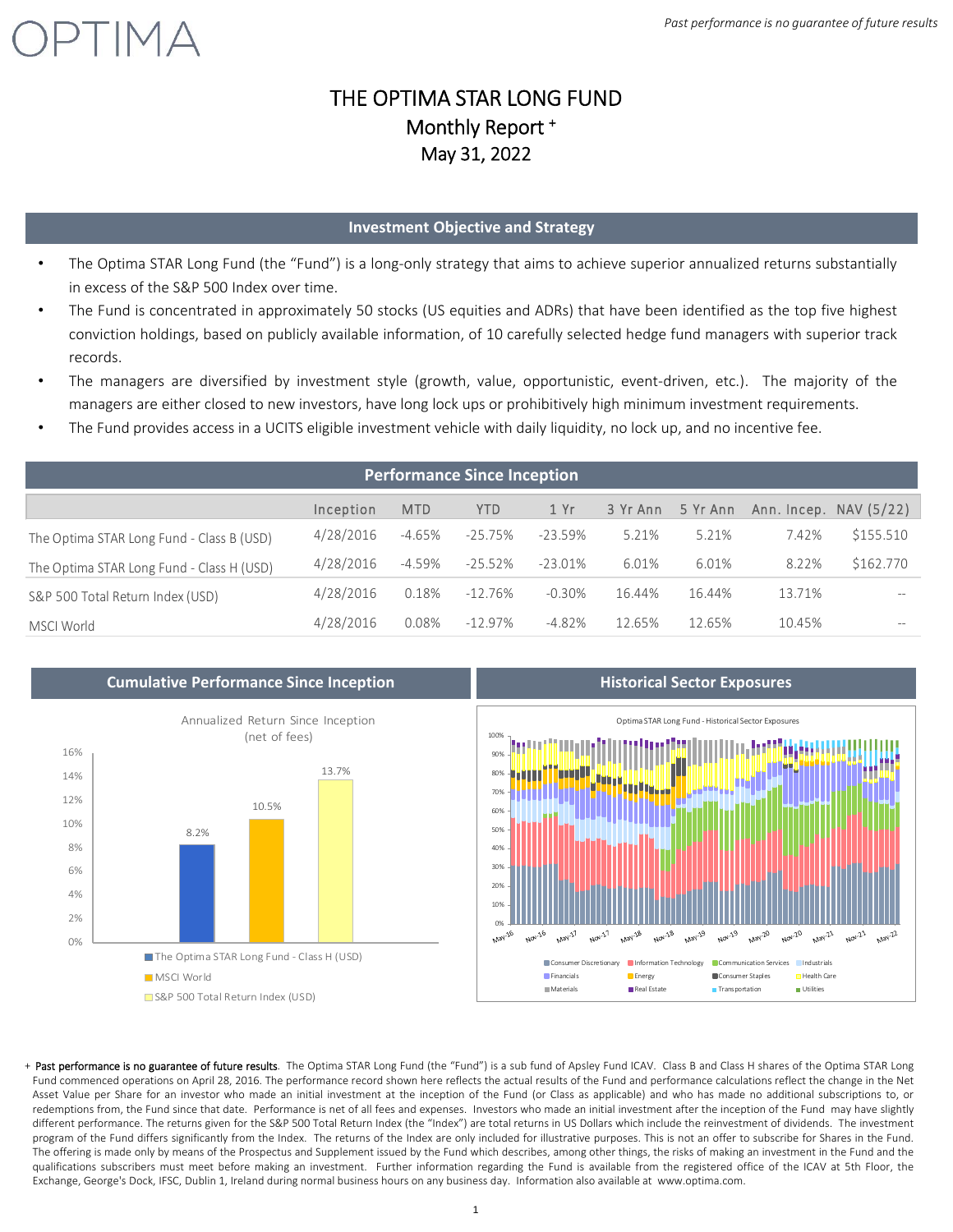### THE OPTIMA STAR LONG FUND Monthly Report + May 31, 2022

| Portfolio Exposures & Liquidity |       |                    |                               | Five Largest Portfolio Holdings |               |
|---------------------------------|-------|--------------------|-------------------------------|---------------------------------|---------------|
| Sector                          |       | % NAV Attribution* | Holding                       | Sector                          | % NAV         |
| <b>Consumer Discretionary</b>   | 32%   | $-2.12%$           | Amazon                        | <b>Consumer Discretionary</b>   | 8.1%          |
| Information Technology          | 20%   | $-1.47%$           | Microsoft                     | Information Technology          | 7.8%          |
| Industrials                     | 6%    | 0.25%              | Mastercard                    | Financials                      | 3.9%          |
| Financials                      | 12%   | $-0.20%$           | Google                        | Communications                  | 3.7%          |
| Energy                          | 2%    | 0.20%              | Dollar Tree                   | <b>Consumer Discretionary</b>   | 2.3%          |
| Communications                  | 13%   | $-0.82%$           |                               |                                 | 25.7%         |
| Health Care                     | 2%    | 0.14%              |                               |                                 |               |
| Materials                       | 2%    | $-0.14%$           | Total Number of Positions: 42 |                                 |               |
| Real Estate                     | 2%    | 0.02%              |                               |                                 |               |
| Transportation                  | 4%    | $-0.27%$           |                               | Portfolio Exposures             |               |
| Utilities                       | 4%    | $-0.06%$           | Gross Long (Equities):        |                                 | 98%           |
| Total                           | 98%   | $-4.47%$           | Cash                          |                                 | 2%            |
|                                 |       |                    | Total                         |                                 | 100%          |
| <b>Market Capitalization</b>    |       | % NAV Attribution* |                               |                                 |               |
| Large                           | 98%   | $-4.32%$           |                               |                                 |               |
| Mid                             | 0%    | $-0.15%$           |                               | <b>Manager Selection</b>        |               |
| Small                           | 0%    | $0.00\%$           | Strategy                      |                                 | # of Managers |
| Total                           | 98%   | $-4.47%$           | Growth                        |                                 | 4 managers    |
|                                 |       |                    | Opportunistic                 |                                 | 4 managers    |
| Country                         | % NAV |                    | Value                         |                                 | 2 managers    |
| US                              | 88%   |                    | Total                         |                                 | 10 managers   |
| Asia                            | 4%    |                    |                               |                                 |               |
| Israel                          | 2%    |                    |                               |                                 |               |

 $\sqrt{T}$  M $\Delta$ 

| Portfolio Exposures & Liquidity |       |                    |  |  |  |  |  |
|---------------------------------|-------|--------------------|--|--|--|--|--|
| Sector                          | % NAV | Attribution*       |  |  |  |  |  |
| Consumer Discretionary          | 32%   | $-2.12%$           |  |  |  |  |  |
| Information Technology          | 20%   | $-1.47\%$          |  |  |  |  |  |
| Industrials                     | 6%    | 0.25%              |  |  |  |  |  |
| Financials                      | 12%   | $-0.20\%$          |  |  |  |  |  |
| Energy                          | 2%    | 0.20%              |  |  |  |  |  |
| Communications                  | 120/  | $\cap$ 0 $\cap$ 0/ |  |  |  |  |  |

| Transportation | 4%  | $-0.27\%$ | Portfolio Exposures    |      |
|----------------|-----|-----------|------------------------|------|
| Utilities      | 4%  | $-0.06\%$ | Gross Long (Equities): | 98%  |
| Total          | 98% | $-4.47\%$ | Cash                   | 2%   |
|                |     |           | Total                  | 100% |

| 0%    | $-0.15%$ |               | Manager Selection |
|-------|----------|---------------|-------------------|
| 0%    | 0.00%    | Strategy      | # of Managers     |
| 98%   | $-4.47%$ | Growth        | 4 managers        |
|       |          | Opportunistic | 4 managers        |
| % NAV |          | Value         | 2 managers        |
| 88%   |          | Total         | 10 managers       |
|       |          |               |                   |

\* Attribution is for the current month and is gross of management fees.

Canada 4% Total 98%

Liquidity\*\* What we have so what we have so what we have so what we have so what we have so what we have so when  $\%$  NAV 1 day 100% >1 day 0% Total 100%

<sup>+</sup> Past performance is no guarantee of future results. The Optima STAR Long Fund (the "Fund") is a sub fund of Apsley Fund ICAV. Class B and Class H shares of the Optima STAR Long Fund commenced operations on April 28, 2016. The performance record shown here reflects the actual results of the Fund and performance calculations reflect the change in the Net Asset Value per Share for an investor who made an initial investment at the inception of the Fund (or Class as applicable) and who has made no additional subscriptions to, or redemptions from, the Fund since that date. Performance is net of all fees and expenses. Investors who made an initial investment after the inception of the Fund may have slightly different performance. The returns given for the S&P 500 Total Return Index (the "Index") are total returns in US Dollars which include the reinvestment of dividends. The investment program of the Fund differs significantly from the Index. The returns of the Index are only included for illustrative purposes. This is not an offer to subscribe for Shares in the Fund. The offering is made only by means of the Prospectus and Supplement issued by the Fund which describes, among other things, the risks of making an investment in the Fund and the qualifications subscribers must meet before making an investment. Further information regarding the Fund is available from the registered office of the ICAV at 5th Floor, the Exchange, George's Dock, IFSC, Dublin 1, Ireland during normal business hours on any business day. Information also available at www.optima.com.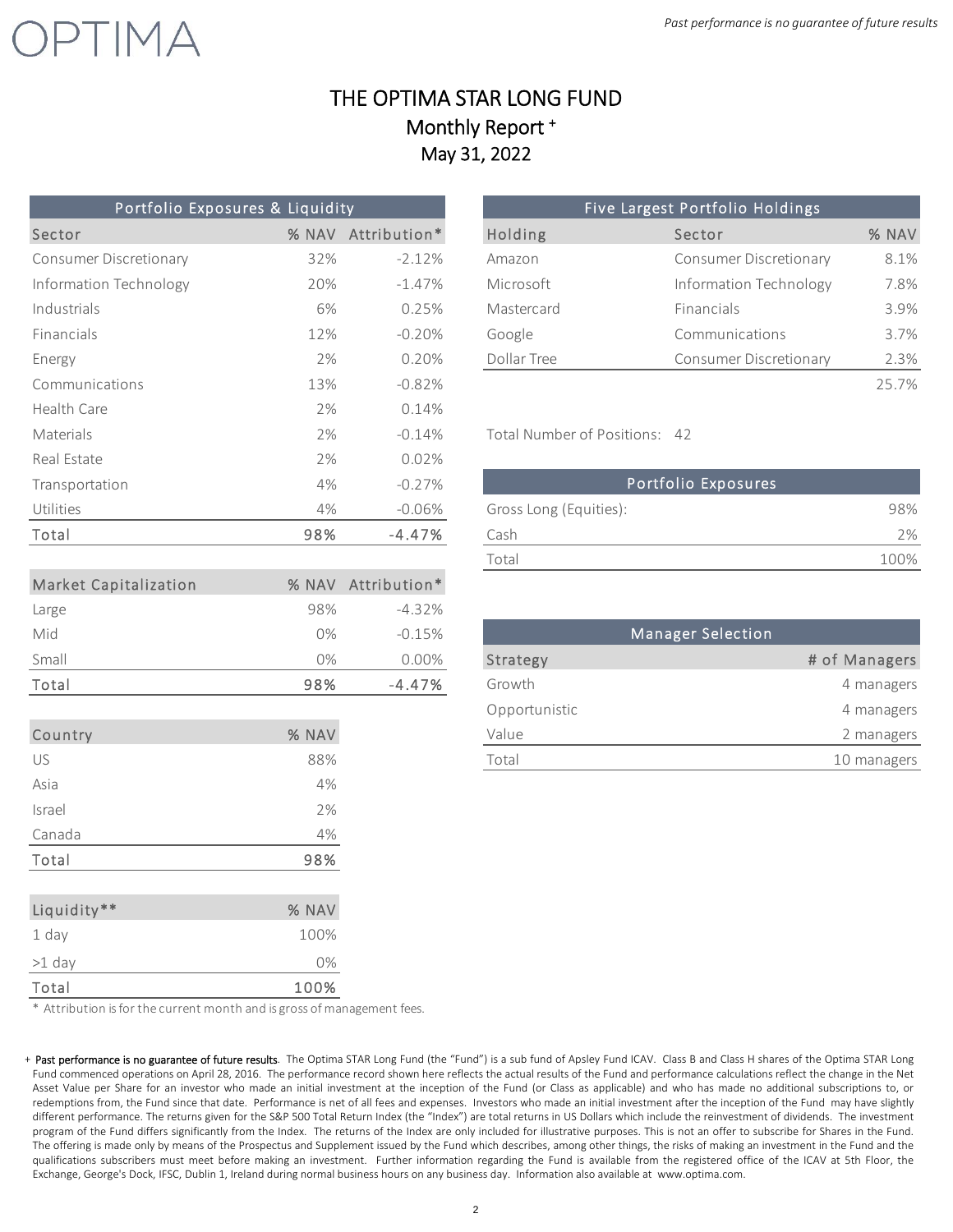## PTIMA

### THE OPTIMA STAR LONG FUND Monthly Report + May 31, 2022

|      |          |          |                   |            | <b>Monthly Performance Since Inception</b> |               |          |          |          |            |          |          |                    |
|------|----------|----------|-------------------|------------|--------------------------------------------|---------------|----------|----------|----------|------------|----------|----------|--------------------|
|      |          |          |                   |            |                                            |               |          |          |          |            |          |          |                    |
|      |          |          |                   |            |                                            | Class B - USD |          |          |          |            |          |          |                    |
|      | Jan      | Feb      | Mar               | Apr        | May                                        | Jun           | Jul      | Aug      | Sep      | Oct        | Nov      | Dec      | <b>YTD</b>         |
| 2022 | $-9.45%$ | $-3.44%$ | 1.15%             | $-11.94\%$ | $-4.65%$                                   |               |          |          |          |            |          |          | $-25.75%$          |
| 2021 | $-1.33%$ | 2.40%    | $-1.44%$          | 4.55%      | $-2.24%$                                   | 4.06%         | $-0.17%$ | 3.13%    | $-5.44%$ | 5.82%      | $-3.50%$ | $-0.52%$ | 4.75%              |
| 2020 | 1.50%    | $-6.26%$ | $-14.32%$         | 16.41%     | 5.98%                                      | 3.57%         | 7.00%    | 9.62%    | $-3.29%$ | $-4.04%$   | 11.79%   | 2.32%    | 29.67%             |
| 2019 | 12.28%   | 3.60%    | 1.90%             | 4.79%      | $-6.89%$                                   | 7.88%         | 0.61%    | $-2.93%$ | $-1.48%$ | 3.45%      | 5.40%    | 2.05%    | 33.56%             |
| 2018 | 6.59%    | $-4.63%$ | $-2.57%$          | $-0.16%$   | 3.40%                                      | 0.67%         | 1.53%    | $-0.03%$ | $-0.69%$ | $-10.88\%$ | $-0.97%$ |          | $-9.72\% -17.33\%$ |
| 2017 | 4.06%    | 3.39%    | 0.96%             | 2.21%      | 2.99%                                      | 0.74%         | 4.21%    | 1.01%    | 0.76%    | 2.97%      | 2.10%    | 2.52%    | 31.68%             |
| 2016 | $--$     |          | $\qquad \qquad -$ | $-2.09%$   | 1.53%                                      | $-1.86%$      | 4.16%    | 1.09%    | 0.82%    | $-0.64%$   | 2.38%    | 0.66%    | 6.06%              |

| Class H - USD |          |           |                   |            |          |           |          |           |          |           |          |            |                    |
|---------------|----------|-----------|-------------------|------------|----------|-----------|----------|-----------|----------|-----------|----------|------------|--------------------|
|               | Jan      | Feb.      | Mar               | Apr        | May      | Jun       | Jul      | Aug       | Sep      | Oct       | Nov      | <b>Dec</b> | YTD.               |
| 2022          | $-9.39%$ | $-3.39\%$ | 1.21%             | $-11.89\%$ | $-4.59%$ |           |          |           |          |           |          |            | $-25.52%$          |
| 2021          | $-1.27%$ | 2.46%     | $-1.37\%$         | 4.62%      | $-2.18%$ | 4.12%     | $-0.11%$ | 3.20%     | $-5.38%$ | 5.88%     | $-3.44%$ | $-0.45%$   | 5.45%              |
| 2020          | 1.56%    | $-6.21%$  | $-14.27%$         | 16.48%     | 6.04%    | 3.64%     | 7.07%    | 9.69%     | $-3.23%$ | $-3.98%$  | 11.86%   | 2.38%      | 30.64%             |
| 2019          | 12.35%   | 3.66%     | 1.96%             | 4.86%      | $-6.83%$ | 7.94%     | 0.68%    | $-2.87\%$ | $-1.42%$ | 3.51%     | 5.46%    | 2.11%      | 34.57%             |
| 2018          | 6.66%    | -4.58%    | $-2.51%$          | $-0.09%$   | 3.46%    | 0.73%     | 1.60%    | 0.03%     | $-0.64%$ | $-10.82%$ | $-0.91%$ |            | $-9.66\% -16.71\%$ |
| 2017          | 4.12%    | 3.45%     | 1.02%             | 2.26%      | 3.06%    | 0.80%     | 4.28%    | 1.08%     | 0.82%    | 3.04%     | 2.17%    | 2.58%      | 32.66%             |
| 2016          | $--$     |           | $\qquad \qquad -$ | $-2.09%$   | 1.60%    | $-1.80\%$ | 4.22%    | 1.16%     | 0.89%    | $-0.58%$  | 2.45%    | 0.72%      | 6.60%              |

NOTE: Fund inception was April 28, 2016 (the initial month of performance does not represent a full month).

+ Past performance is no guarantee of future results. The Optima STAR Long Fund (the "Fund") is a sub fund of Apsley Fund ICAV. Class B and Class H shares of the Optima STAR Long Fund commenced operations on April 28, 2016. The performance record shown here reflects the actual results of the Fund and performance calculations reflect the change in the Net Asset Value per Share for an investor who made an initial investment at the inception of the Fund (or Class as applicable) and who has made no additional subscriptions to, or redemptions from, the Fund since that date. Performance is net of all fees and expenses. Investors who made an initial investment after the inception of the Fund may have slightly different performance. The returns given for the S&P 500 Total Return Index (the "Index") are total returns in US Dollars which include the reinvestment of dividends. The investment program of the Fund differs significantly from the Index. The returns of the Index are only included for illustrative purposes. This is not an offer to subscribe for Shares in the Fund. The offering is made only by means of the Prospectus and Supplement issued by the Fund which describes, among other things, the risks of making an investment in the Fund and the qualifications subscribers must meet before making an investment. Further information regarding the Fund is available from the registered office of the ICAV at 5th Floor, the Exchange, George's Dock, IFSC, Dublin 1, Ireland during normal business hours on any business day. Information also available at www.optima.com.